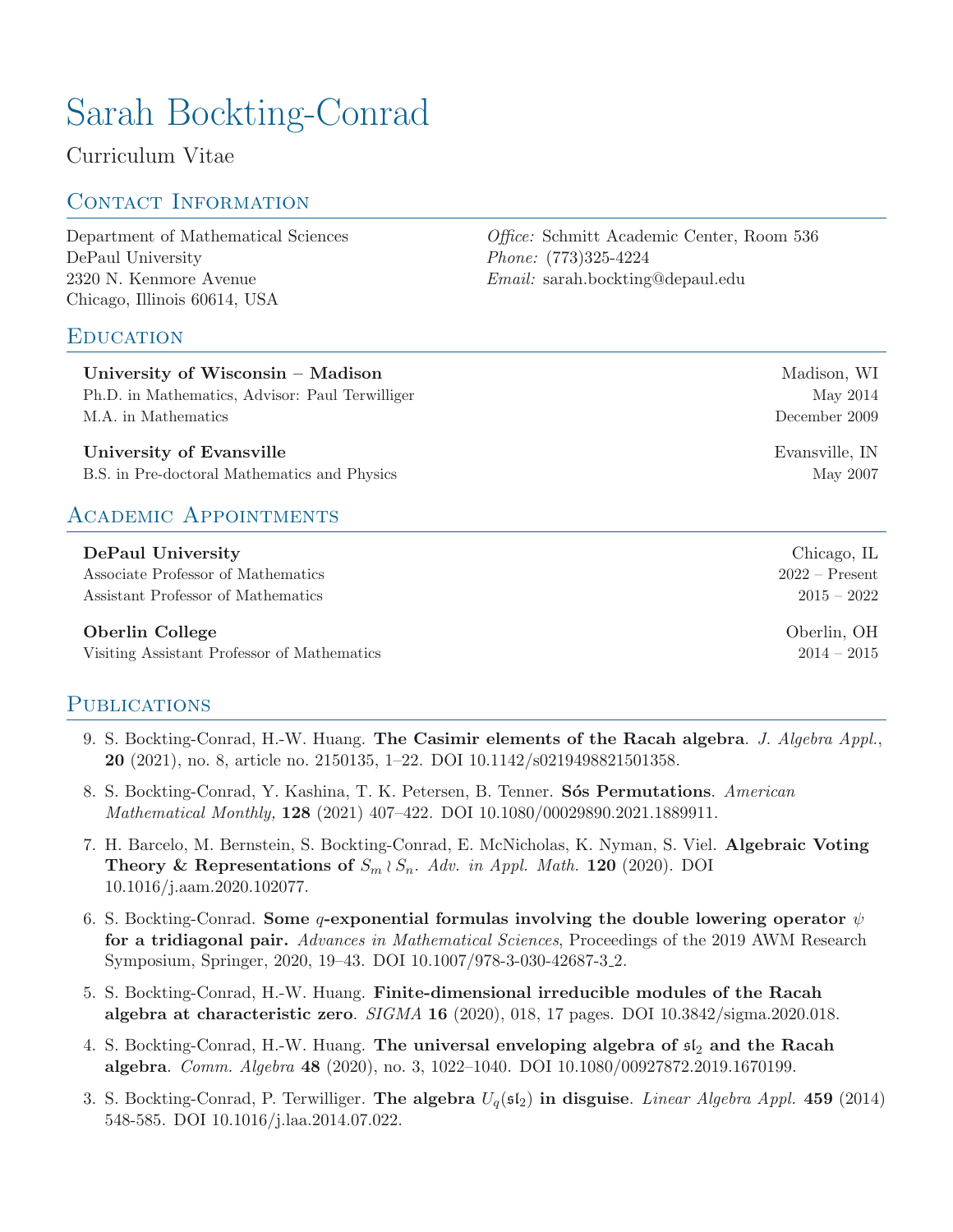- 2. S. Bockting-Conrad. Tridiagonal pairs of q[-Racah type, the double lowering operator](http://arxiv.org/abs/arXiv:1307.7410)  $\psi$ , and [the quantum algebra](http://arxiv.org/abs/arXiv:1307.7410)  $U_q(\mathfrak{sl}_2)$ . Linear Algebra Appl. 445 (2014) 256-279. [DOI](https://doi.org/10.1016/j.laa.2013.12.007) [10.1016/j.laa.2013.12.007.](https://doi.org/10.1016/j.laa.2013.12.007)
- 1. S Bockting-Conrad. [Two commuting operators associated with a tridiagonal pair](http://arxiv.org/abs/1110.3434). Linear Algebra Appl. 437 (2012) 242–270. [DOI 10.1016/j.laa.2012.02.007.](https://doi.org/10.1016/j.laa.2012.02.007)

# GRANTS AND CONTRACTS

### External

| 2020<br>Funded, \$2,000        |
|--------------------------------|
|                                |
| 2021<br>Funded, \$2,000        |
| Summer 2020<br>Funded, \$5,300 |
| Spring 2019<br>Funded          |
| Summer 2016<br>Funded, \$4,200 |
|                                |

# Scholarly Papers Presented

### Invited Research Presentations

- Tridiagonal pairs of Racah type and the universal enveloping algebra  $U(\mathfrak{sl}_2)$ , AMS Session on Aspects and Applications of Algebraic Combinatorics, AMS-MAA Joint Mathematics Meetings, Denver, Colorado, January 2020
- Where Graphs and Algebra Meet, Talk for undergraduate students, Trinity Christian College, October 2019
- Tridiagonal pairs of Racah type and the universal enveloping algebra  $U(\mathfrak{sl}_2)$ , Special Session on Special Functions and Orthogonal Polynomials, AMS Fall Central Sectional Meeting, University of Wisconsin–Madison, September 2019
- Tridiagonal pairs of Racah type and the universal enveloping algebra  $U(\mathfrak{sl}_2)$ , Special Session on Distance-Regular Graphs, 9th Slovenian International Conference on Graph Theory, Slovenia, June 2019
- A Journey Toward Tridiagonal Pairs, Colloquium, University of North Florida, April 2019
- Tridiagonal pairs of Racah type, ACxx: Women in Algebraic Combinatorics, AWM Research Symposium, Rice University, April 2019
- $-$  Three bases associated with a thin tridiagonal pair of q-Racah type, Special Session on Algebraic Combinatorics: Association Schemes, Finite Geometry, and Related Topics, AMS Spring Central Sectional Meeting, The Ohio State University, March 2018
- Some linear transformations associated with a tridiagonal pair of  $q$ -Racah type, Combinatorics Seminar, University of Wisconsin–Madison, November 2017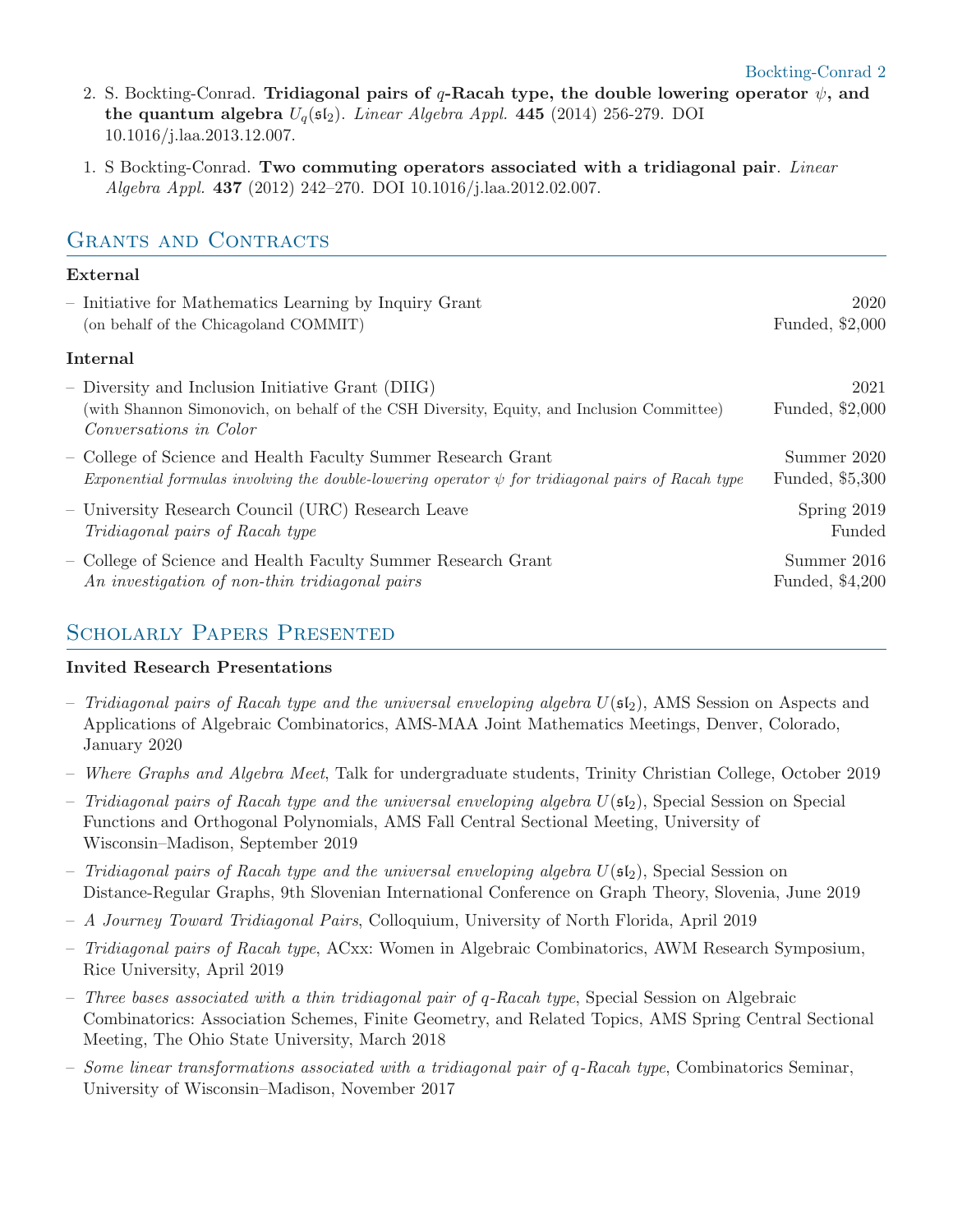- $A$  decomposition between the split decompositions for a tridiagonal pair, Special Session on Algebraic Combinatorics of Flag Varieties, AMS Fall Central Sectional Meeting, University of North Texas, September 2017
- Some linear transformations associated with a tridiagonal pair of  $q$ -Racah type, 2017 Meeting of the International Linear Algebra Society, Iowa State University, July 2017
- A journey toward tridiagonal pairs, DePaul Math Club, DePaul University, May 2017
- Some q-exponential formulas involving the double lowering operator  $\psi$  for a thin tridiagonal pair, Algebraic Combinatorixx 2 Workshop, Banff International Research Station, Banff, Alberta, Canada, May 2017
- A Journey Toward Tridiagonal Pairs, Colloquium, Butler University, February 2017
- Connections between the  $\psi$ ,  $\Delta$ , and M operators for a thin tridiagonal pair, Special Session on Algebraic Combinatorics, AMS Fall Western Sectional Meeting, University of Denver, October 2016
- Some q-exponential formulas involving the double lowering operator  $\psi$  for a tridiagonal pair, Combinatorics Seminar, University of Wisconsin–Madison, March 2016
- Some q-exponential formulas involving the double lowering operator  $\psi$  for a tridiagonal pair, Special Session on Algebraic Methods Common to Association Schemes, Hopf Algebras, Tensor Categories, Finite Geometry, and Related Areas, AMS Fall Central Sectional Meeting, Loyola University, October 2015
- Tridiagonal pairs and the quantum group  $U_q(\mathfrak{sl}_2)$ , Colloquium, Kent State University, January 2015
- Tridiagonal pairs of q-Racah type and the quantum group  $U_q(\mathfrak{sl}_2)$ , AMS Session on Combinatorics, AMS-MAA Joint Mathematics Meetings, San Antonio, Texas, January 2015
- Tridiagonal pairs and the quantum enveloping algebra  $U_q(\mathfrak{sl}_2)$ , Algebra Seminar, University of Akron, November 2014
- Tridiagonal pairs of q-Racah type and the quantum enveloping algebra  $U_q(\mathfrak{sl}_2)$ , Modern Trends in Algebraic Graph Theory, Villanova University, June 2014
- Tridiagonal pairs, double lowering operators, and  $U_q(\mathfrak{sl}_2)$ , Combinatorics Seminar, University of Wisconsin–Madison, April 2014
- Tridiagonal pairs of q-Racah type, the double lowering operator  $\psi$ , and  $U_q(\mathfrak{sl}_2)$ , Special Session on Algebraic Methods in Graph Theory and Combinatorics, AMS Spring Southeastern Sectional Meeting, University of Tennessee, Knoxville, March 2014
- Tridiagonal systems and  $U_q(\mathfrak{sl}_2)$ , Combinatorics Seminar, University of Wisconsin–Madison, March 2014
- Tridiagonal pairs of height one, Combinatorics Seminar, University of Wisconsin–Madison, May 2013
- Connections between  $U_q(sl_2)$  and tridiagonal systems, Special Session on Algebraic and Geometric Combinatorics, AMS Spring Central Sectional Meeting, Iowa State University, April 2013
- Connections between  $U_q(sl_2)$  and tridiagonal systems, Combinatorics Seminar, University of Wisconsin–Madison, September 2012
- Connections between  $U_q(sl_2)$  and tridiagonal pairs, 2012 Shanghai Conference on Algebraic Combinatorics, Shanghai Jiao Tong University, Shanghai, China, August 2012
- $-$  Two commuting operators associated with a tridiagonal pair, 8th Annual Graduate Student Combinatorics Conference, University of Illinois at Urbana–Champaign, April 2012
- Nomura's refinement of the split decomposition for a tridiagonal pair, Combinatorics Seminar, University of Wisconsin–Madison, February 2012
- Two commuting operators associated with a tridiagonal pair, Special Session on Association Schemes and Related Topics, AMS Fall Central Sectional Meeting, University of Nebraska–Lincoln, October 2011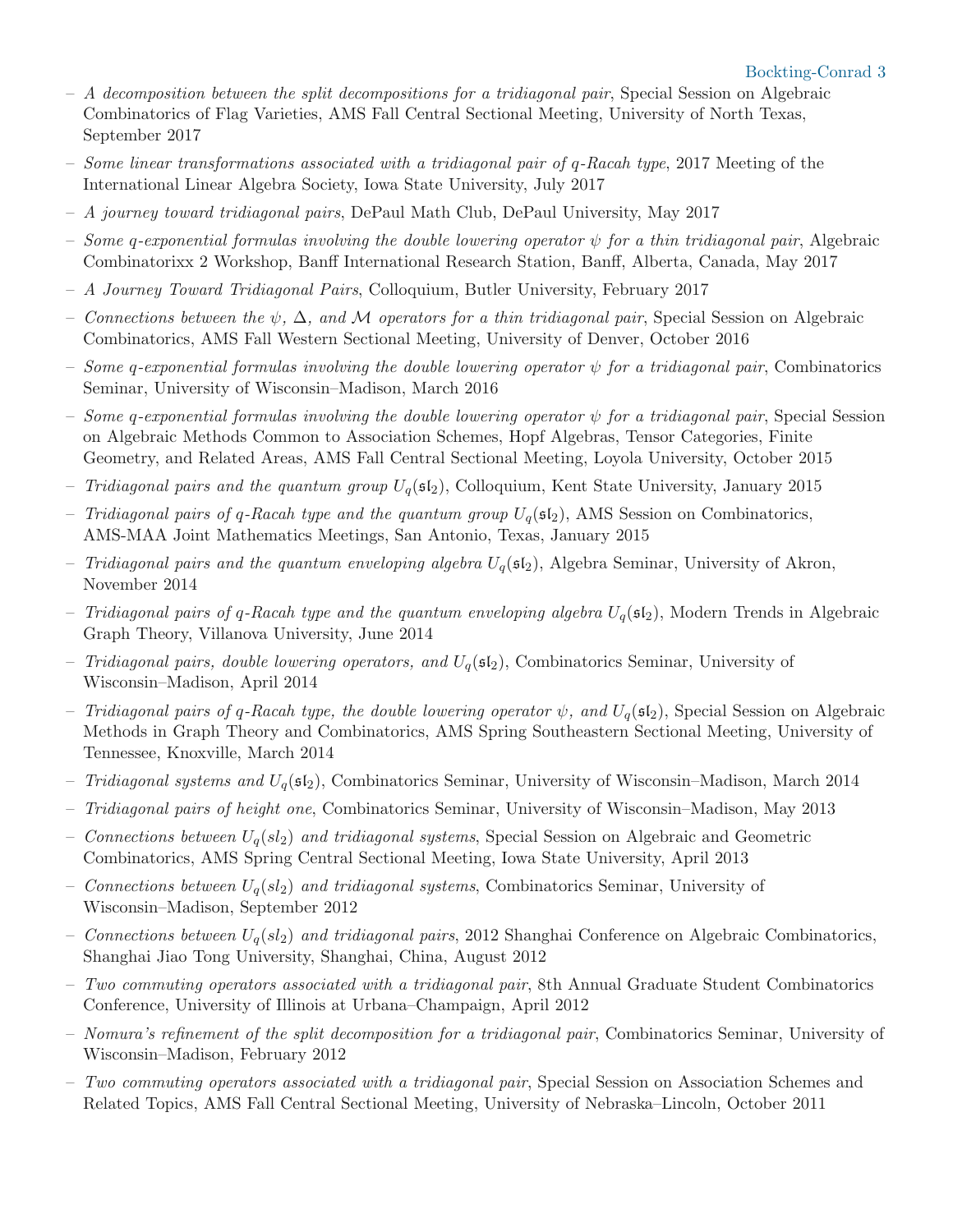- $-U_q(sl_2)$ -modules arising from tridiagonal systems, Geometric and Algebraic Combinatorics 5, Oisterwijk, The Netherlands, August 2011
- $U_q(sl_2)$ -modules arising from tridiagonal systems, Combinatorics Seminar, University of Wisconsin–Madison, April 2011
- $An operator associated with tridiagonal pairs, Combinatorics, Seminar, University of Wisconsin–Madison,$ August 2010
- An operator associated with tridiagonal pairs, Algebraic and Geometric Combinatorics Conference 2010, Gyeongju, South Korea, July 2010

#### Other Invited Scholarly Presentations

- Conversations in Chicagoland: A Way to Connect with Colleagues while Preparing for Pandemic Teaching and Beyond, Session on Using Inquiry and Collaboration in Faculty Professional Development during the Pandemic and Beyond, MAA MathFest, Virtual, August 2021
- $-$  Executing Inquiry-Based Learning, Breakout Session, Chicago Symposium Series, University of Illinois at Chicago, February 2020

### Contributed Poster Presentations

– Connections between tridiagonal systems and  $U_q(\mathfrak{sl}_2)$  (poster), Midwestern Women in Math Symposium, University of Illinois at Urbana-Champaign, April 2016

#### Invited Presentations Cancelled or Postponed Due to COVID-19

- Tridiagonal pairs and the universal enveloping algebra  $U(\mathfrak{sl}_2)$ , Combinatorics Around the q-Onsager Algebra Conference, Satellite event of the 8th European Congress of Mathematics, Slovenia. Originally scheduled for June 2020, currently rescheduled for June 2022.
- Connections between tridiagonal systems and  $U(s_1)$ , Algebra and Combinatorics Seminar, Loyola University Chicago. Originally scheduled for March 2020, Cancelled.
- Adopting Student-Created Norms in Active-Learning Classrooms, Annual Meeting of the Illinois Section of the MAA, University of St. Francis. Originally scheduled for March 2020, Cancelled.

#### Other Participation in Scholarly Meetings

- Session Moderator, Annual Meeting of the Illinois Section of the MAA, March 2021
- Faculty Mentor for graduate students at AWM Workshop Luncheon at the 2020 AMS-MAA Joint Mathematics Meetings, January 2020
- Judge for the MAA Undergraduate Student Poster Session at the 2020 AMS-MAA Joint Mathematics Meetings, January 2020
- Session Moderator, Annual Meeting of the Illinois Section of the MAA, March 2019
- Graded for the IL–IN–MI Intersectional College Mathematics Competition, March 2018
- Judge for the MAA Undergraduate Student Paper Sessions at MAA MathFest 2016, August 2016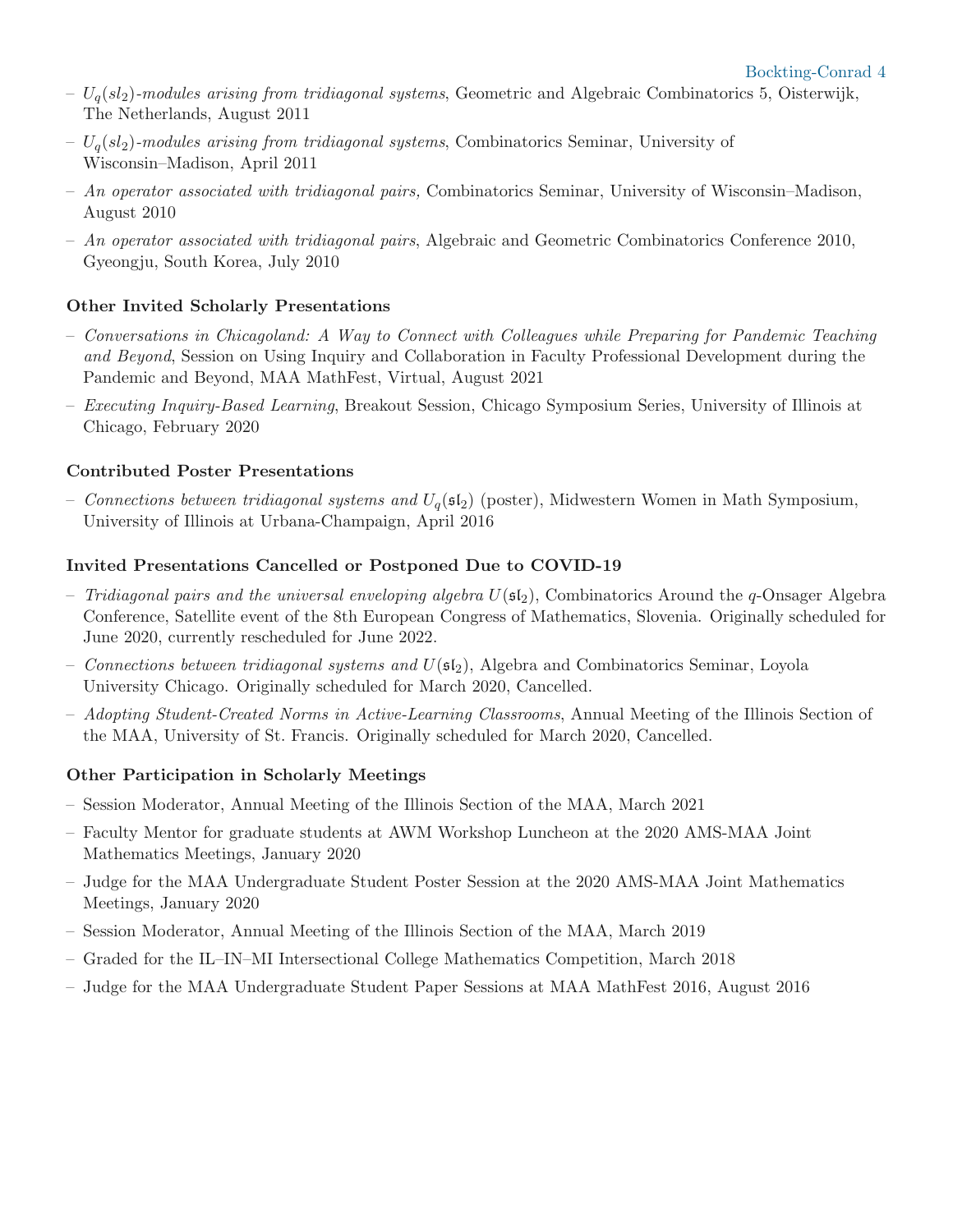# TEACHING EXPERIENCE

### Undergraduate Courses Taught

DePaul University

| - MAT 110 - Foundations of Math. for Elementary School Teachers I  | AQ 2015, AQ 2016                          |
|--------------------------------------------------------------------|-------------------------------------------|
| - MAT 111 - Foundations of Math. for Elementary School Teachers II | WQ 2016, WQ 2017, WQ 2018                 |
| - MAT 135 - Business Calculus I                                    | SQ 2017, SuQ 2017, SQ 2018, SQ 2020       |
| - MAT 140 - Discrete Mathematics I                                 | AQ 2021                                   |
| - MAT 141 - Discrete Mathematics II                                | WQ 2022                                   |
| $-$ MAT 150 - Calculus I                                           | SQ 2016, AQ 2016, SQ 2022                 |
| $-$ MAT 151 - Calculus II                                          | WQ 2016, WQ 2017, WQ 2019                 |
| - MAT 152 - Calculus III                                           | SQ 2016                                   |
| - MAT 215 - Introduction to Mathematical Reasoning                 | SQ 2018, AQ 2021                          |
| - MAT 260 - Multivariable Calculus I                               | WQ 2020, AQ 2020, SQ 2021                 |
| - MAT 261 - Multivariable Calculus II                              | SQ 2020                                   |
| - MAT 262 - Linear Algebra                                         | AQ 2015, SQ 2022                          |
| - MAT 310 - Abstract Algebra I                                     | AQ 2020                                   |
| - MAT 311 - Abstract Algebra II                                    | WQ 2021                                   |
| - MAT 397 - Mathematical Pedagogy: Theory and Practice             | AQ 2017, AQ 2018, AQ 2019                 |
| Oberlin College                                                    |                                           |
| $-$ Math 131 - Calculus 1a                                         | Fall 2014                                 |
| - Math 132 - Calculus 1b                                           | Spring 2015                               |
| - Math 220 - Discrete Math                                         | Spring 2015                               |
| - Math 231 - Multivariable Calculus                                | Fall 2014, Spring 2015                    |
| University of Wisconsin - Madison                                  |                                           |
| - Math 101 - Intermediate Algebra                                  | Spring 2011, Fall 2011                    |
| - Math 112 - College Algebra                                       | Spring 2012, 2013, 2014 & Fall 2012, 2013 |
| <b>Graduate Courses Taught</b>                                     |                                           |
| - MAT 472 - Fields and Galois Theory                               | SQ 2021                                   |
| - MAT 473 - Rings and Modules                                      | WQ 2019, WQ 2020, WQ 2021, WQ 2022        |
| - MAT 640 - Multivariable Calculus I (M.A.M.Ed. program)           | AQ 2017, Summer 2018                      |
| - MAT 642 - Multivariable Calculus II (M.A.M.Ed. program)          | WQ 2018, AQ 2018, AQ 2019                 |
|                                                                    |                                           |

# Undergraduate Research Supervised

– Savannah Buik - Mathematics of the game SpotIt! Summer 2016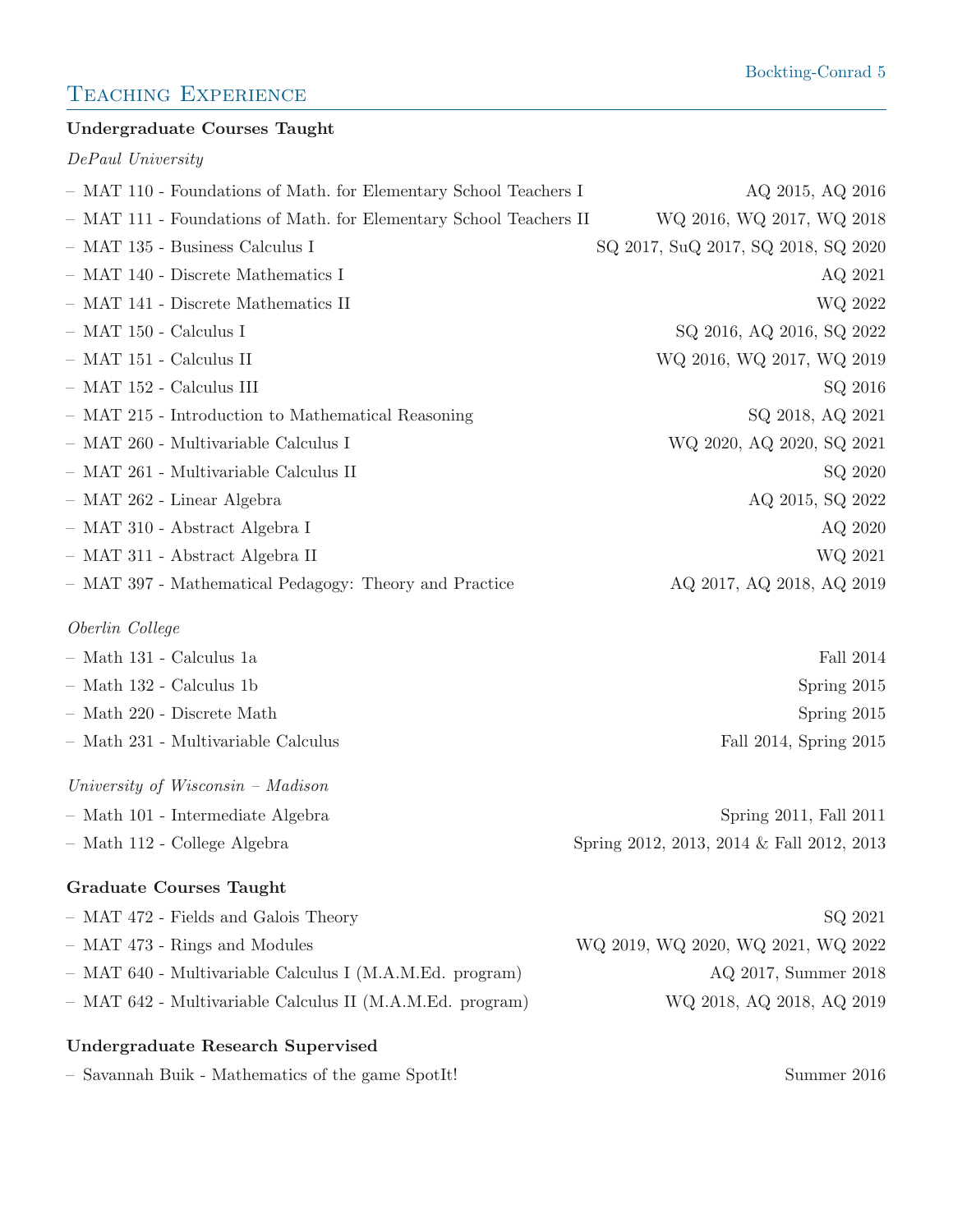### Online Courses Taught

| - MAT 135: Business Calculus I                            | Summer 2017, SQ 2018, SQ 2020 |
|-----------------------------------------------------------|-------------------------------|
| - MAT 260 - Multivariable Calculus I                      | AQ 2020, SQ 2021              |
| - MAT 261 - Multivariable Calculus II                     | SQ 2020                       |
| - MAT 310 - Abstract Algebra I                            | AQ 2020                       |
| - MAT 311 - Abstract Algebra II                           | WQ 2021                       |
| - MAT 472 - Fields and Galois Theory                      | SQ 2021                       |
| - MAT 473 - Rings and Modules                             | WQ 2021                       |
| <b>SERVICE</b>                                            |                               |
| Service to the University                                 |                               |
| - Grade Challenge Review Board (CSH)                      | $2019 -$ Present              |
| Service to the College of Science and Health              |                               |
| - CSH Diversity, Equity, & Inclusion Committee            | $2020$ – Present              |
| - Editorial Board Member, <i>DePaul Discoveries</i>       | 2018                          |
| - Poster reviewer for CSH Undergraduate Research Showcase | 2018                          |
| - Summer Premiere and Transition DePaul Advising          | Summer 2017                   |
|                                                           |                               |

# Service to the Department of Mathematical Sciences

| - Hiring Committees                                                    |                  |
|------------------------------------------------------------------------|------------------|
| • NTT Term Faculty Search Committee                                    | 2021             |
| • TT Assistant Professor Search Committee                              | 2019-2020        |
| $\bullet\,$ TT Assistant Professor & NTT Term Faculty Search Committee | 2018-2019        |
| $-$ M.A.M.Ed. & K-12 Education Committee                               | $2016$ – Present |
| - Mathematics Scholarship Committee                                    | $2017 -$ Present |
| - Coordinator for the Mathematics Tutoring Room                        | $2017 -$ Present |
| - Diversity, Equity, & Inclusion Committee                             | $2020$ – Present |
| $-$ MAT 140/141 Redesign Committee                                     | $2021 -$ Present |
| - Math. Undergraduate Curriculum Committee                             | $2015 - 2021$    |
| - Mathematics Website Committee                                        | $2015 - 2018$    |
| - Adjunct Personnel Committee                                          | $2016 - 2017$    |
| $-$ MAT 110/111/115 Course Redesign Working Group                      | $2016 - 2017$    |
|                                                                        |                  |

### Service to the Community

|  |  | - Facilitator for Chicago Math Teacher Circle (Southside location) | December 2019 |
|--|--|--------------------------------------------------------------------|---------------|
|  |  |                                                                    |               |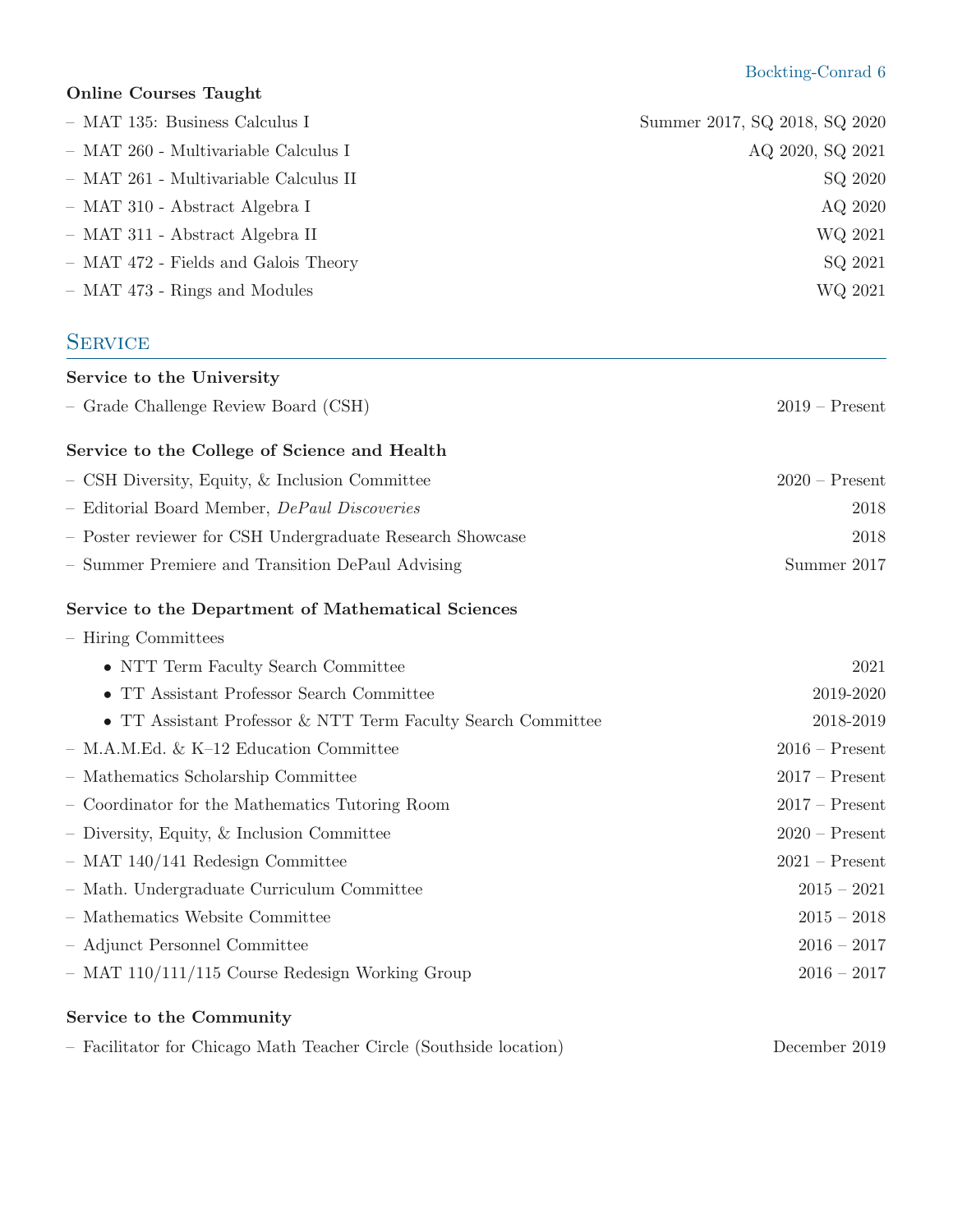# PROFESSIONAL ACTIVITIES

### Ad Hoc Reviewer for Scholarly Journals

- Journal of Algebra
- Journal of Humanistic Mathematics
- Communications in Algebra
- Mathematics Magazine
- Rose-Hulman Undergraduate Mathematics Journal

### Professional Affiliations

- American Mathematical Society
- Mathematical Association of America
- Association for Women in Mathematics
- National Association of Mathematicians
- Chicagoland COMMIT (COMmunity for Mathematics Inquiry in Teaching)

### Leadership

- [Illinois Section of the Mathematical Association of America \(ISMAA\)](http://sections.maa.org/illinois/)
	- Board of Directors Section Information Coordinator, 2020 Present
	- Board of Directors Interim Section Information Coordinator, 2019 2020
	- Board of Directors Director-At-Large, 2017 2020
	- Teacher Education Committee, Fall 2018 Present
- [COMMIT Network \(COMmunities for Mathematics Inquiry in Teaching Network\)](https://www.comathinquiry.org/home)
	- Board of Directors, 2022 Present
- [Chicagoland COMMIT,](https://sites.google.com/view/chicommit/home) formerly chIBL
	- Community Co-Founder, 2019
	- Member of the Leadership Team, 2019 Present

### Conference and Conference Session Organizing

- Co-organized Chicagoland COMMIT 2021 Summer Conversation Series on adapting IBL and active learning methods to socially-distanced classrooms, Summer 2021
- Co-organized the [AlGeCom XX](https://sites.google.com/site/algecomday/algecom-xx) Conference, December 2020
- Co-organized Chicagoland COMMIT 2020 Summer Conversation Series on adapting IBL methods to online/hybrid teaching with an eye toward equity, Summer 2020
- Organized "Teaching and Assessing Conceptual Learning" interactive panel at MAA MathFest 2016
- Co-coordinator of the Project NExT Fellow organized sessions for the 2016 AMS-MAA Joint Mathematics Meetings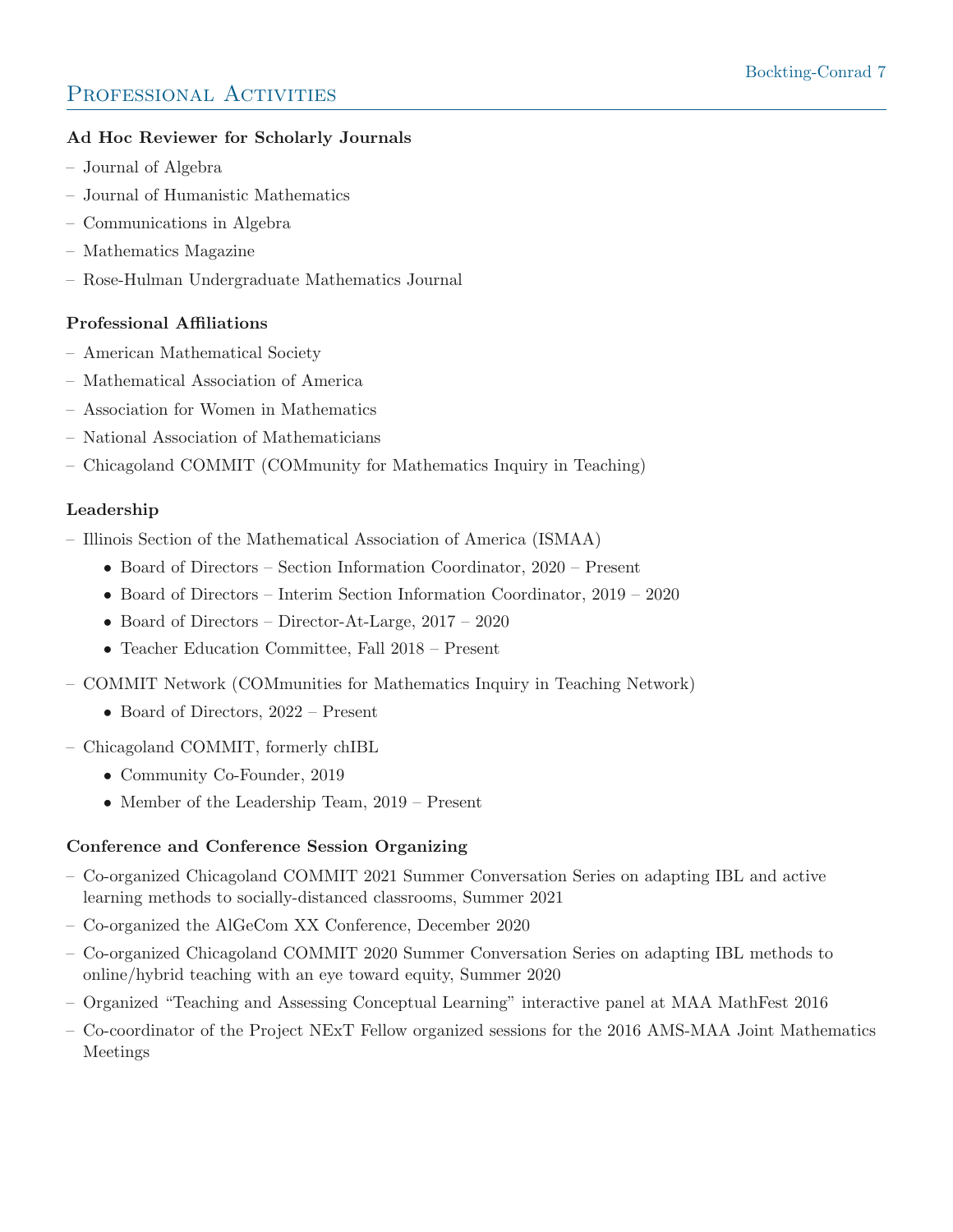# Bockting-Conrad 8

# PROFESSIONAL DEVELOPMENT

| - Participant, Workshop on Algebraic Graph Theory and Quantum Information<br>Virtual/Online via the Fields Institute for Research in Mathematical Sciences                                                                                     | August 2021      |
|------------------------------------------------------------------------------------------------------------------------------------------------------------------------------------------------------------------------------------------------|------------------|
| • Participated in a week-long workshop intended to foster cross-collaboration among mathematicians,<br>physicists and computer scientists, in order to explore the deep connections between quantum<br>information and algebraic graph theory. |                  |
| - Participant, Mastery Grading Conference<br>Virtual/Online                                                                                                                                                                                    | June 2020 & 2021 |
| • Participated in a two day conference/workshop on using and improving mastery grading<br>implementations in math classes                                                                                                                      |                  |
| - Participant, Advocating for Students of Color: There's More You Can Do<br>Virtual/Online via the American Mathematical Society                                                                                                               | Fall 2020        |
| • Participated in a four-part weblinar series on how to better advocate for students of color in our<br>classrooms, departments, institutions, and the larger mathematical community.                                                          |                  |
| - Participant, Inquiry-Based Learning: Math $\&$ Beyond (Workshop)<br>2018 IL-IN-MI MAA Tri-Section Meeting, Valparaiso University, Valparaiso, Indiana, USA                                                                                   | March 2018       |
| - Researcher, Algebraic Combinatorix 2: Follow-up to BIRS Workshop<br>Mathematical Sciences Research Institute, Berkeley, California, USA                                                                                                      | <b>July 2017</b> |
| • Continued work with collaborators on open problems in algebraic voting theory                                                                                                                                                                |                  |
| - Participant, Academy of Inquiry Based Learning Workshop<br>DePaul University, Chicago, Illinois, USA                                                                                                                                         | June 2017        |
| • Attended an IBL workshop which focused on developing the skills and practices necessary for<br>successful implementation of IBL.                                                                                                             |                  |
| • Began planning and creating materials for an IBL-style calculus class                                                                                                                                                                        |                  |
| - Participant, Algebraic Combinatorixx 2 (Workshop)<br>Banff International Research Station, Banff, Alberta, Canada                                                                                                                            | May 2017         |
| • Attend several lectures and talks on a variety of topics in algebraic combinatorics                                                                                                                                                          |                  |
| • Studied open questions in algebraic voting theory in a small team                                                                                                                                                                            |                  |
| $\bullet\,$ Spoke about my own research in a formal talk to participants                                                                                                                                                                       |                  |
| - Participant, Improv for Professors Workshop<br>Illinois Section of the MAA Annual Meeting, College of DuPage, Glen Ellyn, Illinois, USA                                                                                                      | April 2017       |
| - Participant, Illinois Section NExT Workshop<br>Illinois Section of the MAA Annual Meeting, College of DuPage, Glen Ellyn, Illinois, USA                                                                                                      | April 2017       |
| • Participated in a workshop which explored issues of special relevance to new faculty                                                                                                                                                         |                  |
| - Participant, Midwestern Women in Mathematics Symposium<br>Indiana University-Purdue University Indianapolis, Indianapolis, Indiana                                                                                                           | February 2017    |
| • Took part in various activities and discussions meant to stimulate collaborations, networking, and<br>mentoring relations among the participants                                                                                             |                  |
| • Discussed possible connections between subfields with another Chicago-area mathematician and made<br>plans to explore further this during August 2017                                                                                        |                  |

 $\bullet\,$  Moderated a round-table discussion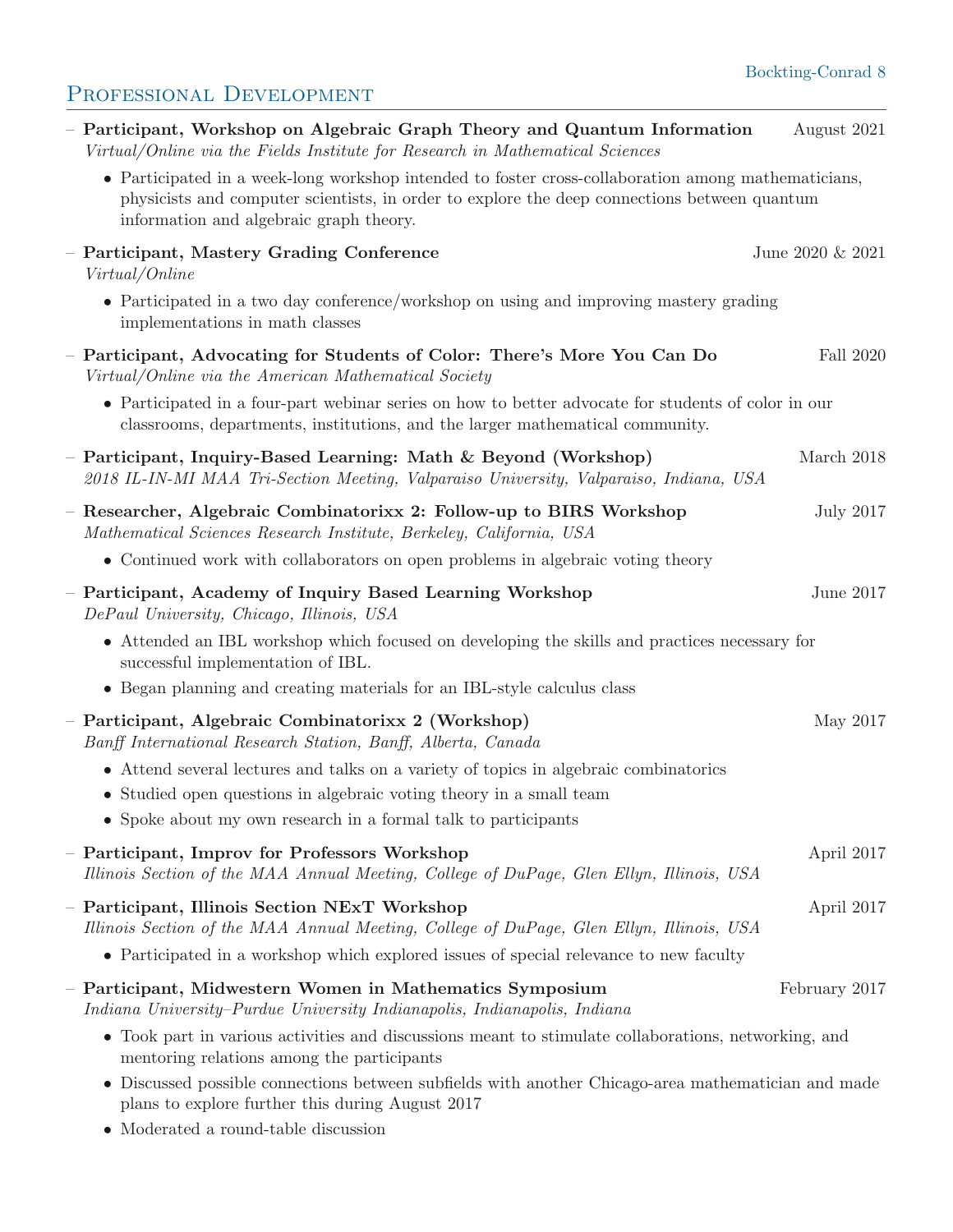### – Participant, DePaul Online Teaching Series (DOTS) December 2016

DePaul University, Chicago, Illinois, USA

• During this faculty development program, I learned how to design, build, and facilitate successful online and hybrid courses. Using this training, I developed an online, asynchronous version of MAT 135: Business Calculus I, which was offered in Summer 2017, SQ 2018, and SQ 2020. I was awarded a QM+ Star Award for this class.

### – Participant, Basic SCK Institute November 2016

Mathematics Teaching and Learning to Teach Project, College of Education, University of Michigan, Ann Arbor, Michigan, USA

- Participated in a workshop focused on using cross-community collaboration to develop specialized-content knowledge tasks for teacher preparation and professional development
- Worked collaboratively with Prof. Nell Cobb from the College of Education at DePaul University to create SCK tasks for use in MAT 110 & MAT 111

# – Participant, Academy of Inquiry Based Learning Workshop June 2016

California Polytechnic State University, San Luis Obispo, California, USA

• Attended the first portion of an IBL workshop which focused on developing the skills and practices necessary for successful implementation of IBL.

### – Attendee, AWM Workshop on Algebraic Combinatorics January 2016

• Attended several talks on algebraic combinatorics and networked with other mathematicians in my research area

### $-$  Project NExT Fellow  $2015 - 2016$

Mathematical Association of America

- Participated in a yearlong professional development program for recent Ph.D.s in the mathematical sciences which addresses all aspects of an academic career: improving the teaching and learning of mathematics, engaging in research and scholarship, finding exciting and interesting service opportunities, and participating in professional activities
- Attended associated workshops at MAA MathFest 2015, 2016 AMS-MAA Joint Mathematics Meetings, and MathFest 2016

#### – NExT Fellow, Ohio NExT Workshop March 2015

MAA Ohio Section Spring Meeting, Marshall University, Huntington, West Virginia, USA

• Participated in a workshop which explored issues of special relevance to new faculty

# $-$  Participant, Women and Math Program  $\text{May } 2013$

[Institute for Advanced Study, School of Mathematics,](http://www.math.ias.edu/wam/) Princeton, New Jersey, USA

• Participated in an intensive two-week mentoring program which included several lectures and seminars on a variety of topics including matroids, polytopes, and graph theory